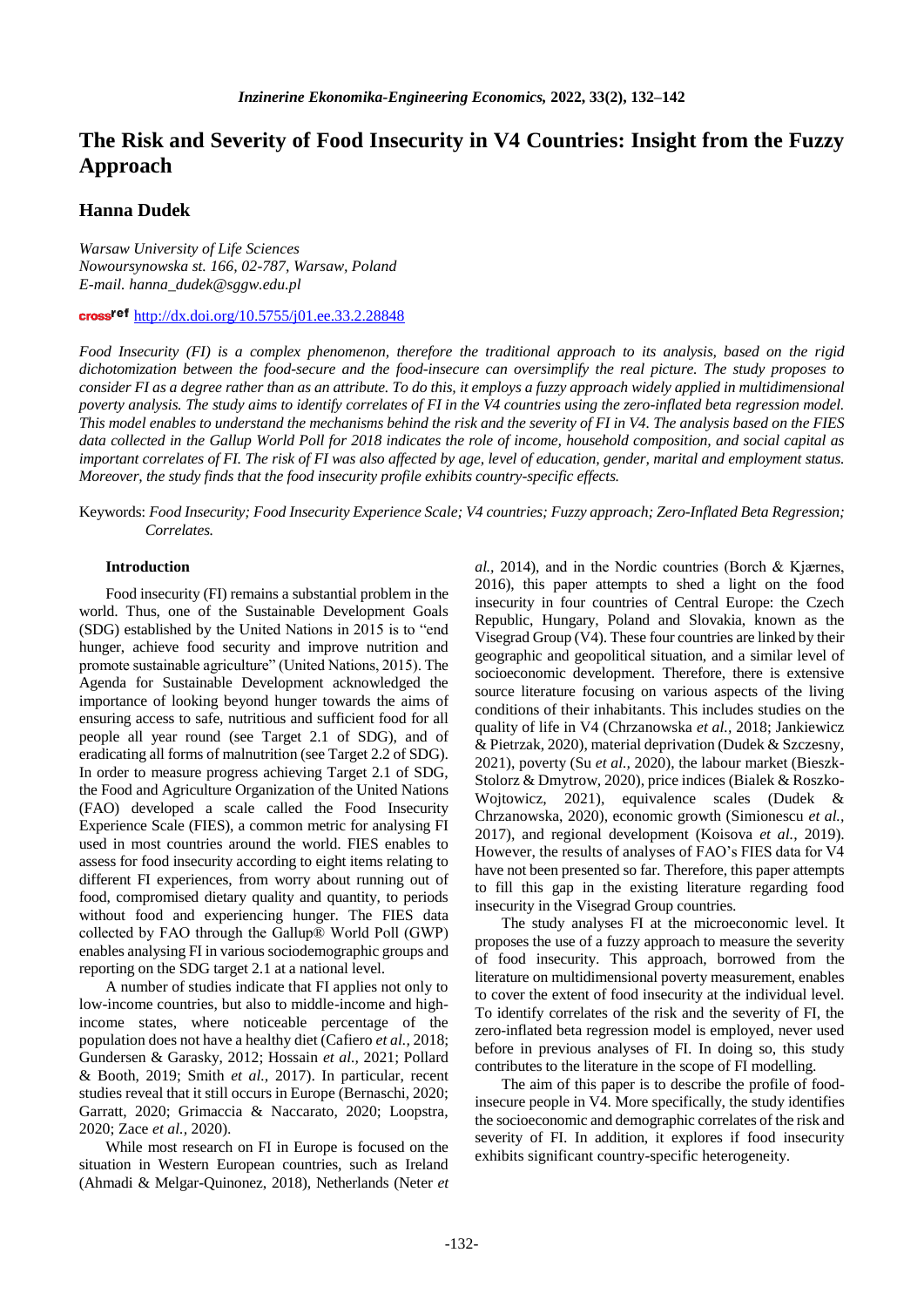The study is guided by the following research questions: 1) Are the socioeconomic correlates of FI risk and FI severity the same? 2) Is there a country-specific effect explaining the risk and the severity of food insecurity, once all other individual-level correlates are controlled for?

This paper is structured as follows: in its first part the literature review on FI modelling is presented. The second part describes the used data and the key variables. It also contains a presentation of the step-by-step procedure for calculating a fuzzy FI score and the methods of its analysis. The results are described in the following part. Finally, the discussion and conclusions are set out.

# **Literature**

The analysis of FAO's data is based on responses to the eight questions in the Food Insecurity Experience Scale about the individual's experience with food insecurity. The number of affirmative responses is the raw score ranging from 0 to 8. Most of the studies analyse food insecurity using a binary variable based on a raw-score cut-off (Broussard, 2019; Smith *et al.,* 2017). This dichotomous approach applies logit regression, probit regression or linear probability models for binary dependent variables. In the literature different raw-score cut-offs are used (Broussard, 2019; Barlow *et al.,* 2020). However, the authors mostly apply a cut-off of one out of eight (Sinclair et al., 2019; Dudek & Myszkowska-Ryciak, 2020), a cut-off of four out of eight (Smith *et al.,* 2017) and a cut-off of seven out of eight (Smith *et al.,* 2017; Barlow *et al.,* 2020).

Apart from models for binary output, ordered logistic models (Grimaccia & Naccarato 2019), multinomial logistic models (Ben-Davies *et al.,* 2014; Interlenghi & Salles-Costa, 2015) and zero-inflated Poisson regression models (Poczta-Wajda *et al.,* 2020) are also applied. Furthermore, Endeweld and Silber (2017) implemented the tobit model to explain food insecurity score – a composite indicator weighting and aggregating all respondent's responses.

In our opinion, using a composite indicator of FI is an interesting idea because this does not require setting cut-offs when classifying individuals into different food insecurity categories. It should be considered especially in analyses concerning developed countries where a relatively small part of the population experiences any form of food insecurity.

Endeweld's and Silber's (2017) paper has been, to some extent, an inspiration for this study. However, besides the weighting scheme used by these authors, we additionally applied a method that takes into account the problem of the redundancy of information, limiting the influence of subindicators which are highly correlated. Moreover, we propose the use of a different econometric methodology. In our study, we model the risk and intensity of FI by applying a two-part model simultaneously estimating both issues.

There are a number of research papers on the food insecurity from a global or continental perspective (Broussard, 2019; Grimaccia & Naccarato, 2019; Saint Ville *et al.,* 2019; Smith *et al.,* 2017), as well as studies describing the situation in one country (Ahmadi & Melgar-Quinonez, 2018; Neter *et al.,* 2014) or the group of countries, such as the Nordic countries (Borch & Kjærnes, 2016) and the sub-Saharan African countries (Na *et al*., 2019). As for V4, there is a shortage of studies investigating FI. The exceptions include the Dudek (2019), where the European Union Statistics on Income and Living Conditions survey data (EU-SILC) on food deprivation in V4 was used. However, EU-SILC data set provides only one indicator relating to the FI issue – it includes answers to the question whether people are unable to afford to eat meat, chicken, fish (or vegetarian equivalent) every second day. Therefore, the analysis of EU-SILC data does not cover all FI aspects encompassed by FAO's FIES methodology. FAO's approach is based on a well-grounded construct of the experience of FI composed of three domains: uncertainty/anxiety, changes in food quality, and changes in food quantity (FAO, 2020). This paper employs FAO's methodology and presents first research on food insecurity in the Visegrad Group countries applying commonly used worldwide FIES data.

Most researchers across the world indicate the important role of socio-demographic characteristics, such as education, gender, age, marital status, location of dwelling, and household composition as risk factors of FI (Broussard, 2019; Grimaccia & Naccarato, 2020; Magana-Lemus *et al.,* 2016; Smith *et al.*, 2017). Some factors associated with food insecurity may be unique to a certain country or region with particular geographic, socioeconomic and cultural settings. Therefore, there is a need to investigate the situation in various regions across the world. Specifically, the situation in the Visegrad Group countries should be examined, due to the existing gap in the FI literature regarding these Central Europe countries.

#### **Research Methodology**

#### **The Data**

The study uses Gallup World Poll (GWP) data, including FAO's FIES. The latest available data for all V4 countries refers to 2018, therefore the study analyses this data. Each country's sample size was 1,000 individuals, representative of the resident population aged 15 and older. The survey questions presented in Table 1 were asked to a nationally representative sample through face-to-face interviews. The questions refer to various FI experiences, from less to more severe experiences.

Table 1

| <b>Ouestions in FIES</b> |                                                                                                      |                           |  |  |  |  |  |
|--------------------------|------------------------------------------------------------------------------------------------------|---------------------------|--|--|--|--|--|
| No.                      | During the last 12 months, was<br>there a time when, because of lack<br>of money or other resources: | <b>Short</b><br>reference |  |  |  |  |  |
| (Q1)                     | You were worried you would not<br>have enough food to eat                                            | <b>WORRIED</b>            |  |  |  |  |  |
| (Q2)                     | You were unable to eat healthy and<br>nutritious food                                                | <b>HEALTHY</b>            |  |  |  |  |  |
| (O3)                     | You ate only a few kinds of foods                                                                    | <b>FEWFOODS</b>           |  |  |  |  |  |
| (Q4)                     | You had to skip a meal                                                                               | <b>SKIPPED</b>            |  |  |  |  |  |
| (Q5)                     | You ate less than you thought you<br>should                                                          | <b>ATELESS</b>            |  |  |  |  |  |
| $($ O <sub>6</sub> $)$   | You ran out of food                                                                                  | <b>RANOUT</b>             |  |  |  |  |  |
| (Q7)                     | You were hungry but did not eat                                                                      | <b>HUNGRY</b>             |  |  |  |  |  |
| Э8`                      | You went without eating for a whole<br>day                                                           | WHLDAY                    |  |  |  |  |  |

# *Source: FAO (2020)*

Food insecurity manifests itself in a range of experiences, from anxiety about running out of food, compromised dietary quality and reliance on low-cost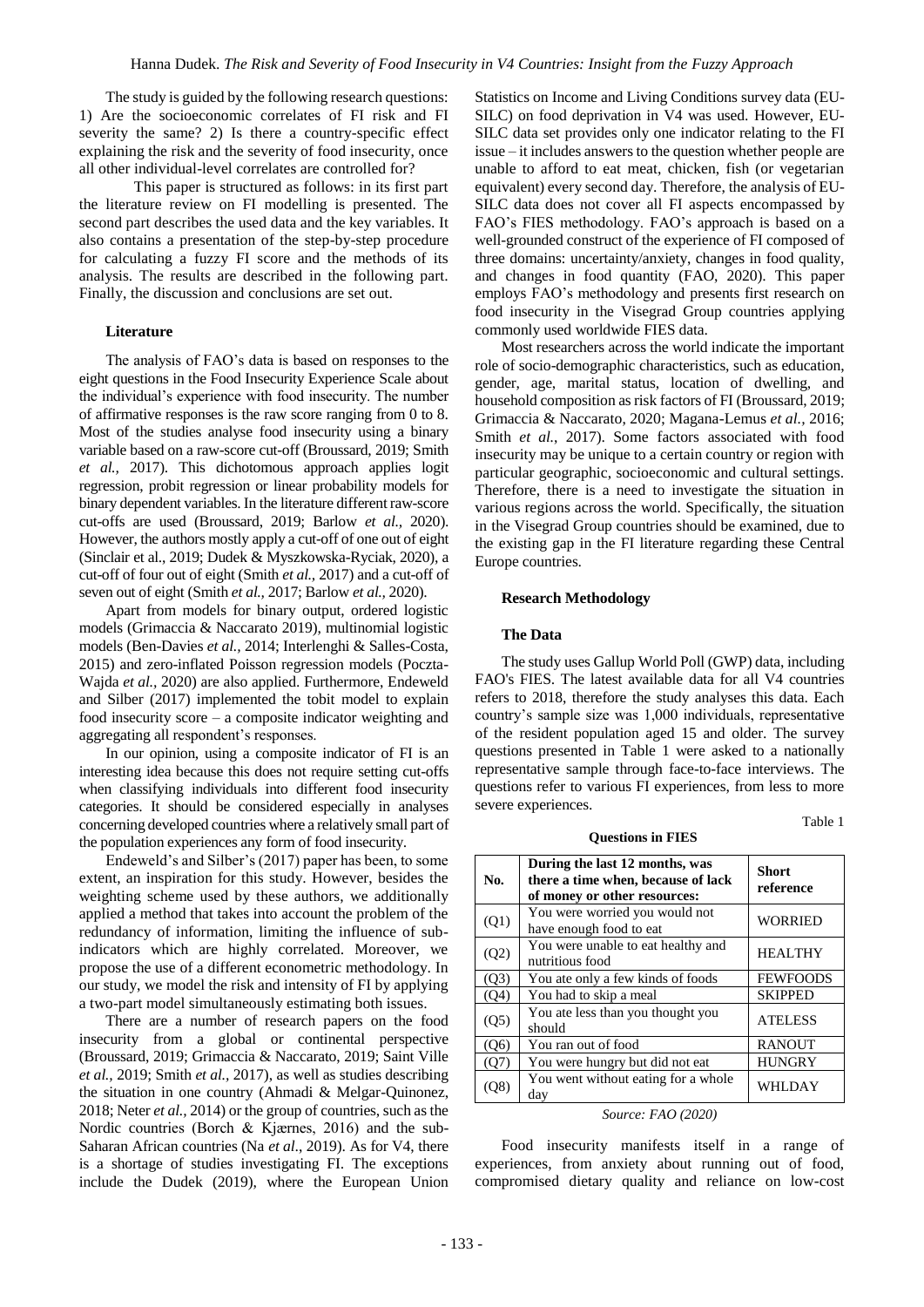foods, to not having enough food and going without. Respondents could answer either Yes or No.

Table 2 shows the percentage shares of individuals without any FI experiences, i.e. with negative responses on all FIES questions. Such individuals are unambiguously food-secure.

Table 2

| Country  | Percentage | Std.<br><b>Error</b> | 95 % LCI | 95 % UCI |
|----------|------------|----------------------|----------|----------|
| V4       | 86 %       | 1 %                  | 85 %     | 87 %     |
| Czechia  | 89 %       | 1 %                  | 87 %     | 91 %     |
| Hungary  | 83 %       | 1 %                  | 80 %     | 86 %     |
| Poland   | 89 %       | 1 %                  | 86 %     | 91 %     |
| Slovakia | 84 %       | $\%$                 | 81 %     | 86 %     |

**Percentages of Food-Secure Individuals per Country**

*Note: 95 % LCI and 95 % UCI are the lower and upper bounds of 95 % confidence intervals.*

The data presented in Table 2 reveals that more than 80 % of individuals in V4 countries were food-secure. Moreover, in Czechia and in Poland there were less individuals experiencing food insecurity than in Hungary and Slovakia.

Access to the Gallup World Poll database enables to explore certain demographic and socioeconomic factors influencing the food insecurity within countries by means of using individual-level characteristics. Thus, the study examines the demographic and socioeconomic features including educational level, gender, age, location of dwelling, and equivalized annual household income expressed in international dollars as potential correlates of FI. Moreover the influence of social capital is taken into account. This is done by using a binary variable which equals one if the individuals feel they can count on their friends and family in times of need.

#### **The Methods: Fuzzy Indicator of Food Insecurity**

Food insecurity is a complex, multidimensional problem (Ebadi-Vanestanagh *et al.,* 2019; Hart, 2009; Sisha, 2019). It can be analysed from various methodological points of view (outlined in the Literature section). The study uses the fuzzy approach which is widely applied in multidimensional poverty analysis. To the best of the author's knowledge, the only paper employing a fuzzy methodology for the analysis of food insecurity in the world is (Endeweld & Silber, 2017). Endeweld and Silber (2017) adopted the suggestion made in several papers (Cerioli & Zani, 1990; Cheli & Lemmi, 1995) on multidimensional poverty, proposing a gradual transition from abject food security to definite food insecurity.

In order to obtain a fuzzy measure, the FI items need to be weighted and aggregated. Thus, the FI score for the i-th individual is defined as the weighted sum of eight items corresponding to responses to the FIES questions presented in Table 1. The value of the FI score is achieved as follow:

$$
s_i = \sum_{k=1}^{8} w_k d_{ik} \tag{1}
$$

 $s_i - \sum_{k=1}^{\infty} w_k u_{ik}$  (1)<br>where  $d_{ik}$  (*k*=1, 2,...,8) is a binary variable taking the value 1 if the *i*-th individual is food-insecure with respect to the *k*-th item or taking the value 0 if there is a lack of FI with respect to the  $k$ -th item,  $w_k$  is a weight reflecting the relative importance of the *k*-th item, wherein  $0 \leq w_k \leq 1$  and  $\sum_{k=1}^{8} w_k = 1$ . Therefore, the value of the fuzzy indicator of FI is the weighted average across all the FI items.

In the literature on multidimensional poverty there are several weighting methods (Desai & Shah, 1988; Cerioli & Zani, 1990; Betti & Verma, 2008). The most common method is prevalence weighting proposed by Cerioli and Zani (1990):

$$
\omega_k = \ln \frac{1}{d_k} \tag{2}
$$

where  $d_k$  denotes the mean of the binary variable  $d_{ik}$ referring to the *k*-th poverty symptom. To sum to one, values (2) are normalized:

$$
w_k = \frac{\omega_k}{\sum_{k=1}^{K} \omega_k}
$$
 (3)  
where *K* is the number of novertv symptoms

where *K* is the number of poverty symptoms.

This approach assigns a higher weight to relatively infrequent poverty symptoms which are less common among individuals in a given population. Another frequently used method is proposed by Betti and Verma (2008), in which weights are assigned according to the following formula (Betti & Verma, 2008):

$$
\omega_k = \omega_k^a \cdot \omega_k^b \tag{4}
$$

where the first factor is the coefficient of variation of the *k*-th poverty indicator and the second factor is a measure which gives less weight to poverty indicators more correlated with others in order to reduce redundancy. In the case of binary indicators, the coefficient of variation can be expressed as:

$$
\omega_k^a = \sqrt{\frac{1}{\bar{a}_k} - 1} \tag{5}
$$

Therefore, as in Cerioli- Zani's (1990) method, this method attributes higher weights to poverty symptoms that are less frequent. The second factor,  $\omega^b$  in formula (4), is defined in the following manner:

$$
\omega_k^b = \left(\frac{1}{1 + \sum_{k=1}^K r_{k k} |r_{k k'}| + r_{k k'}}\right) \cdot \left(\frac{1}{\sum_{k=1}^K r_{k k} |r_{k k'}| + r_{k k'}}\right) \tag{6}
$$

where:  $r_{kk'}$  is the correlation coefficient between two different indicators  $d_k$  and  $d_k$ <sup>'</sup>,

 $r^*$  is the predetermined cut-off correlation level,

*K* is the total number of poverty indicators.

Thus, the method proposed by Betti and Verma (2008) limits the influence of those indicators that are highly correlated with other poverty indicators. Finally, *ω<sup>k</sup>* defined by the formula (4) are normalized to sum to one using formula (3).

Both described weighting methods are widely applied not only in multidimensional poverty research (Panek, 2010; Betti *et al.,* 2013; Tavares & Betti, 2021), but also in qualityof-life analysis (Betti, Soldi, Talev, 2016; Betti, 2016; Betti, 2017; Kwarcinski, & Ulman, 2020), quality of work (Agovino & Parodi, 2014), material deprivation research (Barcena‐Martin *et al.,* 2014; Betti *et al.,* 2015; Hildebrand *et al.,* 2017), housing studies (Ulman & Cwiek, 2020), educational mismatch of graduates studies (Betti *et al.,* 2011), the analysis of the innovation processes of companies (Agovino *et al.,* 2017) and the violence against women measurement (Bettio *et al.,* 2020).

In the context of food insecurity analysis, Cerioli-Zani's approach was employed by Endeweld and Silber (2017) for household-level data from Israel. However, according to the author's knowledge, Betti-Verma weighing has not been used so far. In order to reach more robust conclusions, both presented approaches are applied in this study. To compute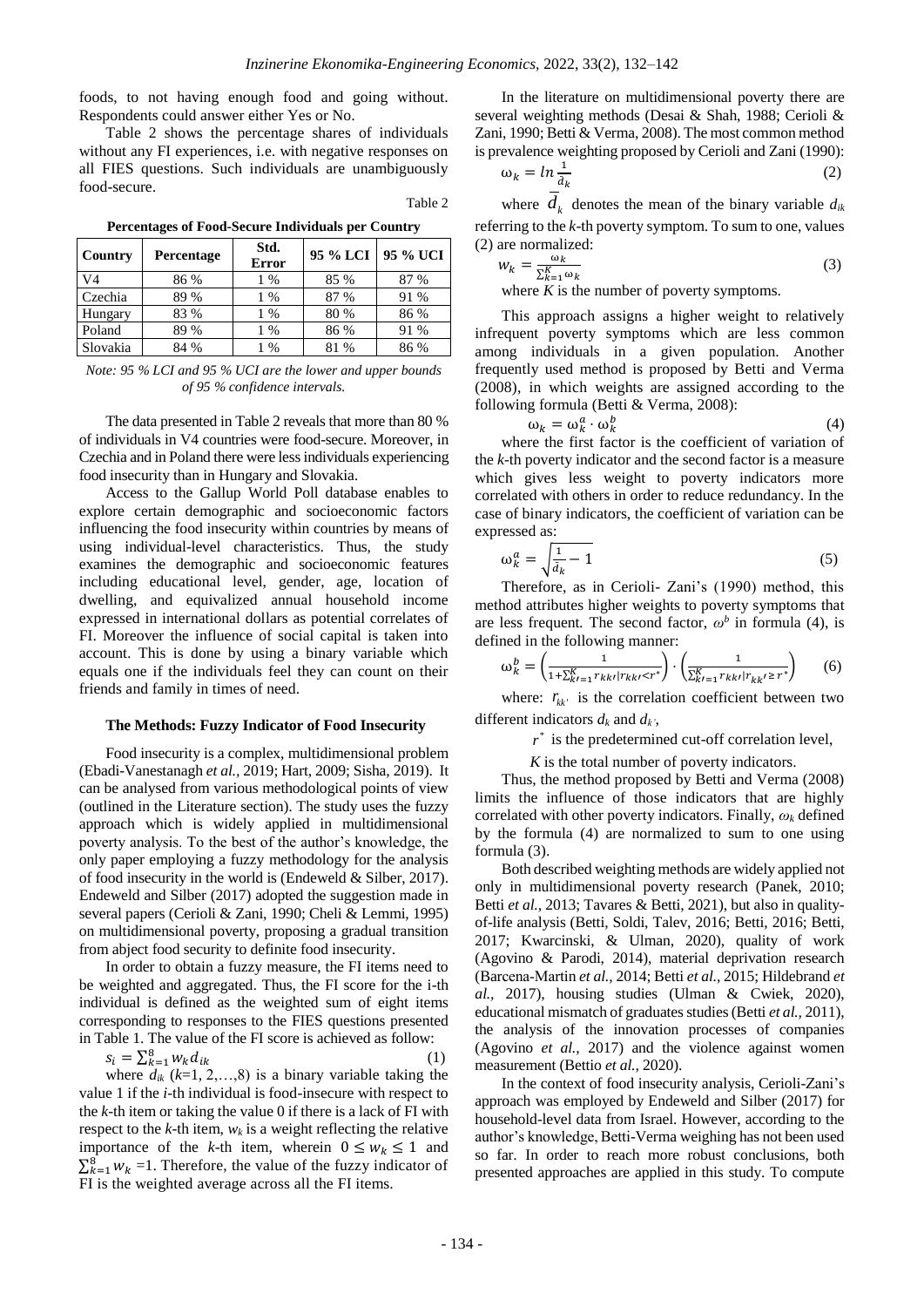the same weights for all individuals in a given V4 country, mdepriv – the Stata procedure developed by Pi Alperin and Van Kerm (2014) is applied. In effect, the FI scores with values belonging to the unity interval are obtained. The higher value indicates a higher severity of food insecurity. Furthermore, the risk of FI is analysed, which in this study concerns at least one positive response to FIES questions. In order to gain a deeper insight into the socioeconomic and demographic correlates of the severity and the risk of food insecurity, regression analysis is employed.

#### **The Methods: Model**

As the FI scores lie in the closed unit interval [0;1] and many individuals had a value of this core equal to zero, the zero-inflated beta (ZIB) regression model is used to assess the association between FI and various socioeconomic and demographic characteristics. ZIB regression accounts for mass points at zero, assuming that a FI score of 0 occurs through a different process to an FI score higher than zero. It contains two sub-models:

- 1) a logistic regression model to predict whether or not the FI score equals 0 (zero-inflate),
- 2) a beta regression model to predict the FI score in the open unit interval (0;1) interval.

Thus, the first sub-model refers to the risk of FI and the second sub-model – to the severity of FI.

ZIB regression enables modelling response variables restricted between 0 and 1 including zero. It assumes the response variable has a mixed continuous-discrete distribution with probability mass at zero. The appropriate mixture density is:

$$
BI_0(s, \alpha, \mu, \psi) = \begin{cases} \alpha & \text{if } s = 0\\ (1 - \alpha)f(s, \mu, \psi) & \text{if } s \in (0, 1) \end{cases}
$$
where  $\alpha$  is the probability of observing zero

where  $\alpha$  is the probability of observing zero,

 $f(s, \mu, \psi)$  is the beta distribution density function defined as:

$$
f(s, \mu, \psi) = \frac{\Gamma(\psi)}{\Gamma(\mu\psi)\Gamma((1-\mu)\psi)} s^{\mu\psi - 1} (1 - s)^{(1-\mu)\psi - 1}, \tag{8}
$$
  
\n*\Gamma* is the gamma function,

 $\mu$  is the mean of the response variable *s* for *s*  $\epsilon$  (0, 1),

*ψ* is the scaling factor related to the variance of *s,* for *s*   $\epsilon$  (0, 1).

Denoting by *s*1, *s*2,..., *s<sup>n</sup>* a random sample from zeroinflated beta distribution, where each  $s_i$  has a probability density function (7), the zero-inflated beta regression model can be defined by assuming the relationships for the mixture parameter  $\alpha$  and the conditional mean  $\mu$  (Ospina & Ferrari, 2012):

$$
h(\alpha_i) = \mathbf{z}_i' \mathbf{y}
$$
  
 
$$
g(\mu_i) = \mathbf{x}_i' \mathbf{\beta}
$$
 (9)

where  $\gamma$  and  $\beta$  are vectors of unknown parameters to be estimated,

 $z_i$  and  $x_i$  are vectors of known covariates of *i*-th individual, (*i=*1, 2*,...,n*)*,* which may be identical or partly overlapping (Masserini *et al.*, 2017),

 $h(\cdot)$ : (0,1)  $\rightarrow R$ ,  $g(\cdot)$ : (0,1)  $\rightarrow R$ , are strictly monotonic and twice continuously differentiable functions.

The vectors of parameters  $\gamma$  and  $\beta$  of ZIB regression can estimated by maximum likelihood. In this study, the usercontributed command zoib (Buis, 2010) with logit link for  $h(\cdot)$  and  $g(\cdot)$  is applied to fit the ZIB.

#### **Results and Discussion**

In the first stage of the study, the weights assigned to eight items corresponding to each response to FIES questions are computed. The results obtained using the Cerioli-Zani method and the Betti-Verma method are presented in Table 3.

Table 3

| No.  | <b>Short reference</b> | The Cerioli-Zani method |       |       |       | The Betti-Verma method |       |       |       |
|------|------------------------|-------------------------|-------|-------|-------|------------------------|-------|-------|-------|
|      |                        | CZ                      | HU    | PL    | SK    | CZ                     | HU    | PL    | SK    |
| (Q1) | <b>WORRIED</b>         | 0.094                   | 0.084 | 0.090 | 0.102 | 0.070                  | 0.052 | 0.071 | 0.085 |
| (Q2) | <b>HEALTHY</b>         | 0.099                   | 0.091 | 0.096 | 0.108 | 0.082                  | 0.078 | 0.079 | 0.068 |
| (Q3) | <b>FEWFOODS</b>        | 0.099                   | 0.088 | 0.095 | 0.095 | 0.073                  | 0.075 | 0.062 | 0.077 |
| (Q4) | <b>SKIPPED</b>         | 0.135                   | 0.144 | 0.137 | 0.137 | 0.112                  | 0.119 | 0.133 | 0.126 |
| (Q5) | <b>ATELESS</b>         | 0.125                   | 0.122 | 0.113 | 0.124 | 0.103                  | 0.116 | 0.100 | 0.166 |
| (Q6) | <b>RANOUT</b>          | 0.128                   | 0.118 | 0.115 | 0.128 | 0.160                  | 0.102 | 0.107 | 0.115 |
| (Q7) | <b>HUNGRY</b>          | 0.148                   | 0.153 | 0.156 | 0.150 | 0.214                  | 0.170 | 0.178 | 0.225 |
| (Q8) | WHOLEDAY               | 0.172                   | 0.201 | 0.199 | 0.157 | 0.188                  | 0.290 | 0.270 | 0.139 |

**The Weights Used in the Analysis**

As shown in Table 3, regardless of the method used, the lowest weights in all countries relate to the first three FIES questions, while the highest – to the last two. The Cerioli-Zani method yields slightly different weights than the Betti-Verma method. This is due to differences in the calculation of weights (see formulas 2-6). The first method uses the normalized logarithm of the inverse of the proportion of the food-insecure individuals. The second method however, takes into account both the relative frequency of the FI items and the correlation among them.

Using the formula (1), the FI score with values ranging from 0 to 1 is determined. A value of 0 means that an individual is unambiguously food-secure, and a value of 1 means that an individual is definitely food-insecure.

According to the results presented in Table 2, more than 80 % of individuals in V4 countries were food-secure in 2018. Thus, for these individuals the FI score equals zero. By contrast, it is found that only 26 individuals experienced each FI symptom. In such cases, score values of 1 are replaced by values of 0.999. For those individuals with a greater than zero value of the FI score, the severity of food insecurity is investigated. The mean values of the FI severity are presented in Tables A1 in Appendix. In order to assess the impact of various socioeconomic and demographic factors on the risk and the severity of FI, the parameters of regression models are estimated. The results for two ZIB regression models for the FI score obtained using the Cerioli-Zani method and the Betti-Verma method are shown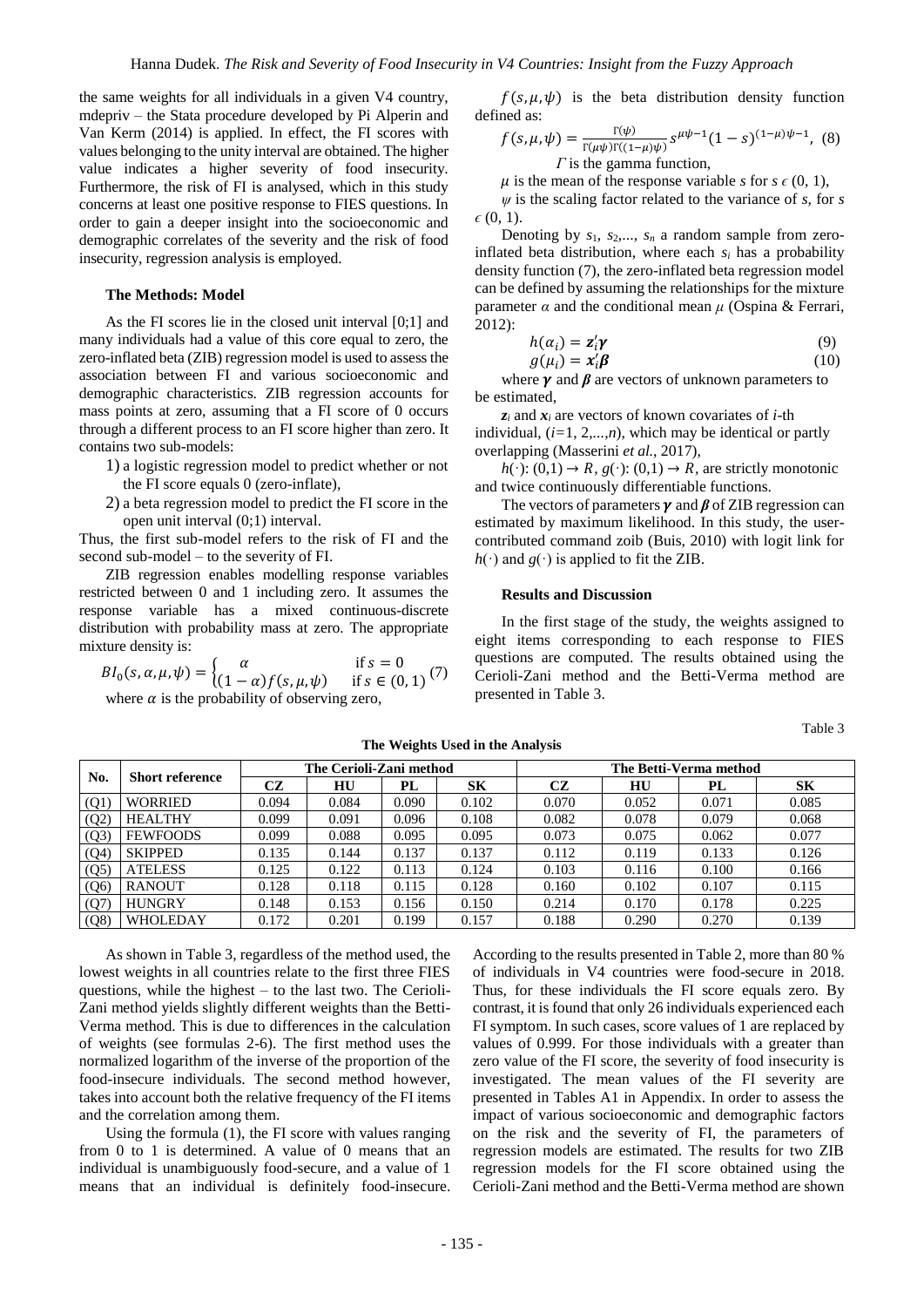in Table 4. In these models results for the first sub-model predicting whether or not the FI score equals 0 are the same.

On the other hand, estimates for the second sub-model predicting to the severity of FI differ. Table 4

| <b>Variable</b>               | Logistic regression sub-<br>model for the probability<br>of experiencing of food<br>security<br>Estimates of $\gamma$<br><b>SE</b> |        | Beta regression sub-model for<br>severity of FI for the FI score<br>obtained using the Cerioli-<br>Zani method<br><b>SE</b><br>Estimates of $\beta$ |        | Beta regression sub-model for<br>severity of FI for the FI score<br>obtained using the Betti-<br>Verma method<br>Estimates of $\beta$<br>SE |        |  |
|-------------------------------|------------------------------------------------------------------------------------------------------------------------------------|--------|-----------------------------------------------------------------------------------------------------------------------------------------------------|--------|---------------------------------------------------------------------------------------------------------------------------------------------|--------|--|
| Constant                      | 0.963                                                                                                                              | 0.112  | 3.544                                                                                                                                               | 1.157  | 3.475                                                                                                                                       | 1.113  |  |
| Logarithm of income           | 0.492                                                                                                                              | 0.166  | $-0.354$                                                                                                                                            | 0.111  | $-0.358$                                                                                                                                    | 0.106  |  |
| Number of adults in household | 0.142                                                                                                                              | 0.067  | $-0.146$                                                                                                                                            | 0.040  | $-0.143$                                                                                                                                    | 0.039  |  |
| Social capital                | 1.060                                                                                                                              | 0.147  | $-0.466$                                                                                                                                            | 0.131  | $-0.466$                                                                                                                                    | 0.131  |  |
| Age                           | $-0.093$                                                                                                                           | 0.021  | $-0.015$                                                                                                                                            | 0.022  | $-0.018$                                                                                                                                    | 0.022  |  |
| Squared age                   | 0.0009                                                                                                                             | 0.0002 | 0.0002                                                                                                                                              | 0.0002 | 0.0002                                                                                                                                      | 0.0002 |  |
| Woman                         | $-0.387$                                                                                                                           | 0.117  | $-0.034$                                                                                                                                            | 0.097  | $-0.031$                                                                                                                                    | 0.095  |  |
| Unemployed                    | $-1.048$                                                                                                                           | 0.325  | 0.295                                                                                                                                               | 0.240  | 0.286                                                                                                                                       | 0.243  |  |
| Married                       | 0.556                                                                                                                              | 0.137  | $-0.011$                                                                                                                                            | 0.128  | 0.005                                                                                                                                       | 0.127  |  |
|                               | Education (Ref.: Primary)                                                                                                          |        |                                                                                                                                                     |        |                                                                                                                                             |        |  |
| Higher                        | 1.375                                                                                                                              | 0.251  | $-0.082$                                                                                                                                            | 0.021  | $-0.099$                                                                                                                                    | 0.020  |  |
| Secondary                     | 0.804                                                                                                                              | 0.162  | 0.113                                                                                                                                               | 0.098  | 0.116                                                                                                                                       | 0.095  |  |
| Country (Ref.: Poland)        |                                                                                                                                    |        |                                                                                                                                                     |        |                                                                                                                                             |        |  |
| Czechia                       | $-0.138$                                                                                                                           | 0.172  | 0.162                                                                                                                                               | 0.135  | 0.191                                                                                                                                       | 0.134  |  |
| Hungary                       | $-0.410$                                                                                                                           | 0.174  | 0.085                                                                                                                                               | 0.120  | 0.061                                                                                                                                       | 0.115  |  |
| Slovakia                      | $-0.615$                                                                                                                           | 0.167  | 0.283                                                                                                                                               | 0.124  | 0.356                                                                                                                                       | 0.122  |  |

# **The Estimates of Zero-Inflated Beta Regression Models**

*Note: SE are standard errors of estimated parameters. All reported standard errors are robust to heteroscedasticity. Values in bold denote significant results at a level of 0.05.*

The significance of parameter estimates of denotes the significance of the impact of explanatory variables on response variables. Table 4 presents the results for ZIB regression with those explanatory variables which are statistically significant at a level of 0.05 in at least one submodel. When comparing the results for the risk and the severity of FI, it can be found that some socioeconomic and demographic factors significantly influenced one process but not another. Thus, the answer to the first research question is negative. Specifically, for the risk of FI, all explanatory variables included in ZIB regression are statistically significant at a level of 0.05. However, characteristics such as gender, age, being married and unemployed are not statistically significant correlates of the severity of FI. It means that the risk and the severity of FI are different phenomena, which should be separately modelled by two sub-models.

The estimates for the risk of FI should be interpreted conversely to the results presented in second column in Table 4. This is because, when examining the risk of FI, the probability of a positive answer to at least one of eight FIES questions are considered, whereas the estimation of ZIB regression provides results for the probability of foodsecurity. Therefore, the results of ZIB regression sub-models must be interpreted in the opposite way. As the logistic regression sub-model estimates the probability that an individual is unambiguously food-secure (i.e. the probability of the FI score being zero), a negative estimate of a parameter indicates that the corresponding covariate has a positive effect on the risk of being food-insecure, while a

positive coefficient indicates a negative effect. In the beta regression sub-model, a positive estimate indicates an increment in the severity of FI due to growth (or to a change in state) in the covariate, while a negative coefficient shows the opposite. Therefore, with the above remark in mind, the risk and the severity in V4 declines if an income increases. This result is consistent with other studies finding that income is an important correlate of FI (Broussard, 2019; Smith *et al.,* 2017). However, on the one hand, Dudek and Myszkowska-Ryciak (2020) indicate that food insecurity can be experienced also by those not living in income poverty and, on the other hand, some income-poor people can be food-secure. The next crucial correlate is social capital. The results presented in Table 4 reveal that the risk and the severity were lower among the individuals feeling they could count on friends and family in times of need. This finding is largely consistent with previous research (Nosratabadi *et al.,* 2020; Smith *et al.,* 2017) indicating that social capital directly and indirectly improves food security. In particular, Nosratabadi et al. (2020) argue that interaction among people results in sharing food products and information, which facilitates food availability and access to food. Another common correlate for the risk and the severity of FI is the number of adults in an individual's household. However, it is found that the number of children is insignificant in both sub-models. As reported in Table 4, a higher number of adults results in increases in the probability of being food-secure and decreases the severity of food insecurity.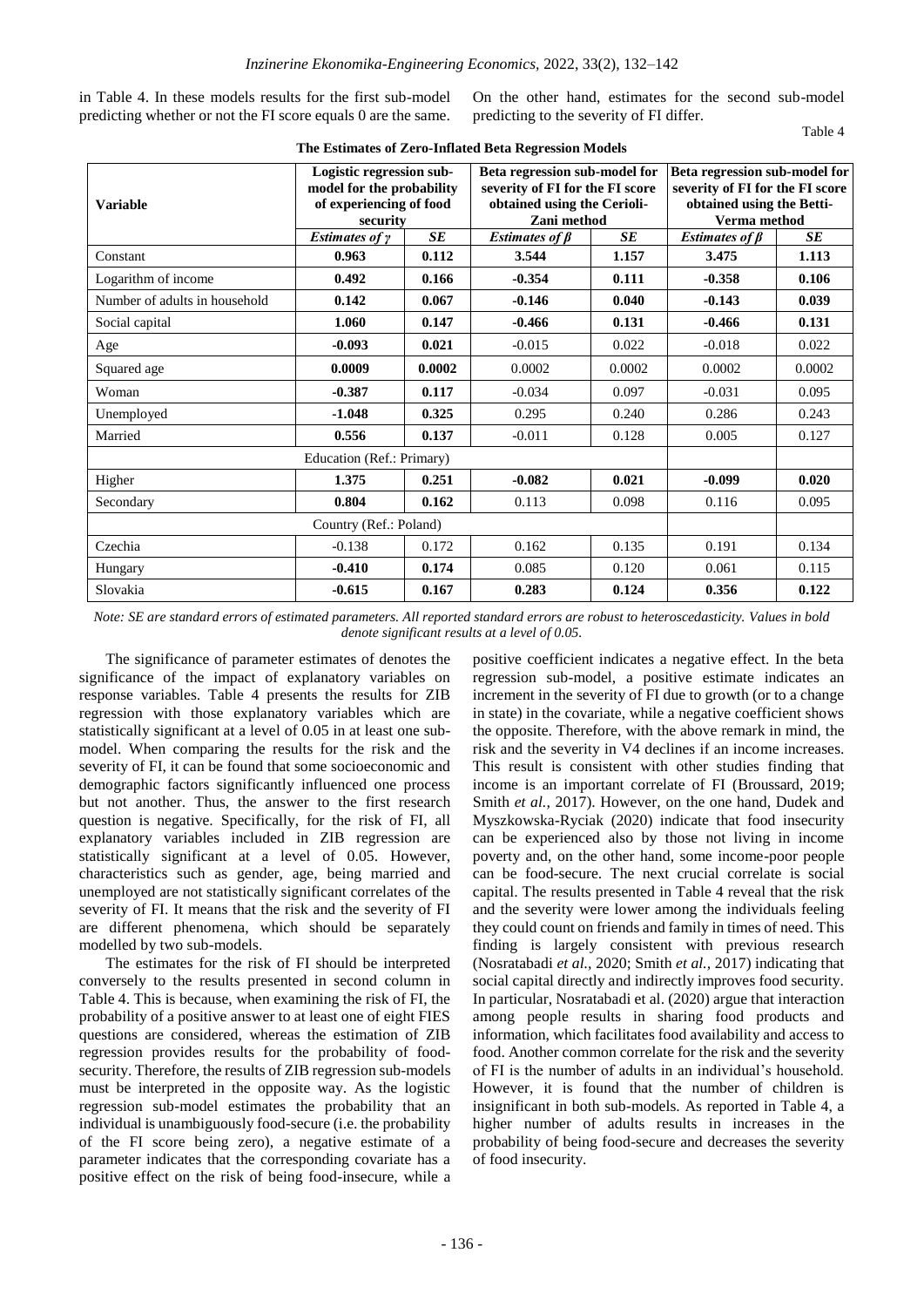As for the remaining socioeconomic and demographic variables included in the models, it turned out that they are statistically significant only in the zero-inflated regression sub-model.

Specifically, it was found that, according to the ceteris paribus assumption:

• poor school education is associated with an increased risk of FI;

• the risk of FI was higher among women than among men;

• married persons were under less risk of FI that the people with other marital status;

• a higher risk of FI was noted among unemployed persons compared to those with a different employment status;

• age had an inverted U-shaped effect. In other words, respondents were under less risk of FI when they were younger and older than when they were middle-aged.

The results regarding the socioeconomic factors influencing the risk of FI are consistent with other studies to a large degree. In line with previous research (Garratt, 2020; Smith *et al.,* 2017), this study confirms the role of education, current income, gender and age as extremely important factors influencing the risk of FI. Similarly to (Grimaccia & Naccarato, 2020) our results indicate that married persons were under less risk of FI and consistently with Smith et al. (2017) it is found that unemployed persons were under the higher risk of FI. Nevertheless, it is difficult to directly compare the obtained results with the findings of other studies, as different authors used non-identical models in their analyses. In particular, in the models for binary variables, the authors used different thresholds dividing the population into two parts.

In fact, the only research that can be compared with the results relating the severity of FI is (Endeweld & Silber, 2017). In that paper, a tobit regression is implemented for analysis of the fuzzy score obtained via Cerioli-Zani weighting. Endeweld and Silber (2017) found for Israeli data that age and educational level were statistically significant correlates. These results are not fully confirmed in this study analysing V4. Nevertheless, it is worth noting that our findings relating the severity of FI are robust due to the systems of weighting. This study finds that different weighting approaches do not affect the picture of FI.

Apart from the above-mentioned individual-level correlates, the study finds that the country of residence differentiated the risk and the severity of FI once all other individual-level characteristics are controlled for. Therefore, the answer to the second research question is positive. Specifically, Slovaks and Hungarians were on average under higher risk of FI than Poles. In addition, experiencing food insecurity in Slovakia was more severe than in Poland. This finding means that food insecurity resulted not only from each individual's characteristics, but various country-level factors may also influence the risk and the severity of FI. Such differences are associated with the average well-being in given countries (see Table A2). Specifically, compared to Hungary and Slovakia, Poland exhibited a higher value of the Human Development Index and a smaller share of people living in households making ends meet with difficulty. Moreover, median income and expenditures on social protection per inhabitant in Hungary and Slovakia

were lower than in Poland and Czechia. Despite the fact that Czechia was the leader among V4 countries in all the mentioned indicators, no statistical difference between Czechia and Poland has been observed. This could be due to the fact that in Poland in 2018 food prices were by far the lowest in the V4 (Main Indicators of the Visegrad Group Countries, 2018).

#### **Strengths, Limitations and Further Research**

Although there is an increasing amount of literature on food insecurity in advanced economies, still little is known about the V4 countries in this respect. In particular, analysis based on FAO's FIES data for V4 have not been conducted so far. The use of this data which is validated consistently almost all over the world contributes to the strengths of the study. The analysed samples are nationally representative of the resident, non-institutionalized population aged 15 years and older in each country. Inclusion of FIES to the Gallup World Poll survey enables to investigate the influence of socioeconomic and demographic characteristics on FI experience.

The next strength of this study is a proposal for measuring FI using the fuzzy approach, which enables an analysis of FI as a degree rather than an attribute that is present or absent among individuals in a given population. Therefore, in the first step of the study, the FI score as a composite indicator aggregating all eight FI items is constructed. To achieve more robust results, two different weighting schemes are used in aggregating of the items. As a result, two scores ranging from 0 to 1 are calculated, wherein 0 means that an individual is unambiguously food-secure, and 1 means that an individual is definitely food-insecure, while all intermediate values indicate partial FI. In the second step, to identify the correlates of FI, a regression analysis is conducted. The analysed data indicates the need to use a zero-inflated beta regression model. According to the author's best knowledge, the application of such a model in modelling FI is a novelty, therefore this paper contributes to the literature in the field of FI modelling. Thus, the study proposes a methodological approach to analyze the scientific problem in question. It can serve as a new tool for the analysis of food insecurity. It is expected the paper will inspire other researchers and will have academic implications.

Despite the mentioned strengths, several limitations should be noted. First of all, the study does not include factors which may be interesting but are missing in the GWP database. In particular, it would be worth considering, apart from income, other characteristics relating to the financial situation of individuals. Specifically, including in models such factors relating to assets could provide an interesting insight into the FI profile, as literature shows, savings accumulated in the past enhance the capacity to current consumption, while debts reduce it (Chang, Chatterjee & Kim, 2014; Guo, 2011). Moreover, the cross-sectional nature of the data does not allow identifying the persistence of experiencing of FI. Thus, it is not known whether individuals are permanently food-insecure or whether they experience incidental FI in a given year.

Furthermore, it should be stressed that the fuzzy indicator is a composite indicator, which has advantages and disadvantages. On the one hand, Maggino and Zumbo (2012) argue that an important advantage of composite indicators is that they can overcome problems concerning reliability,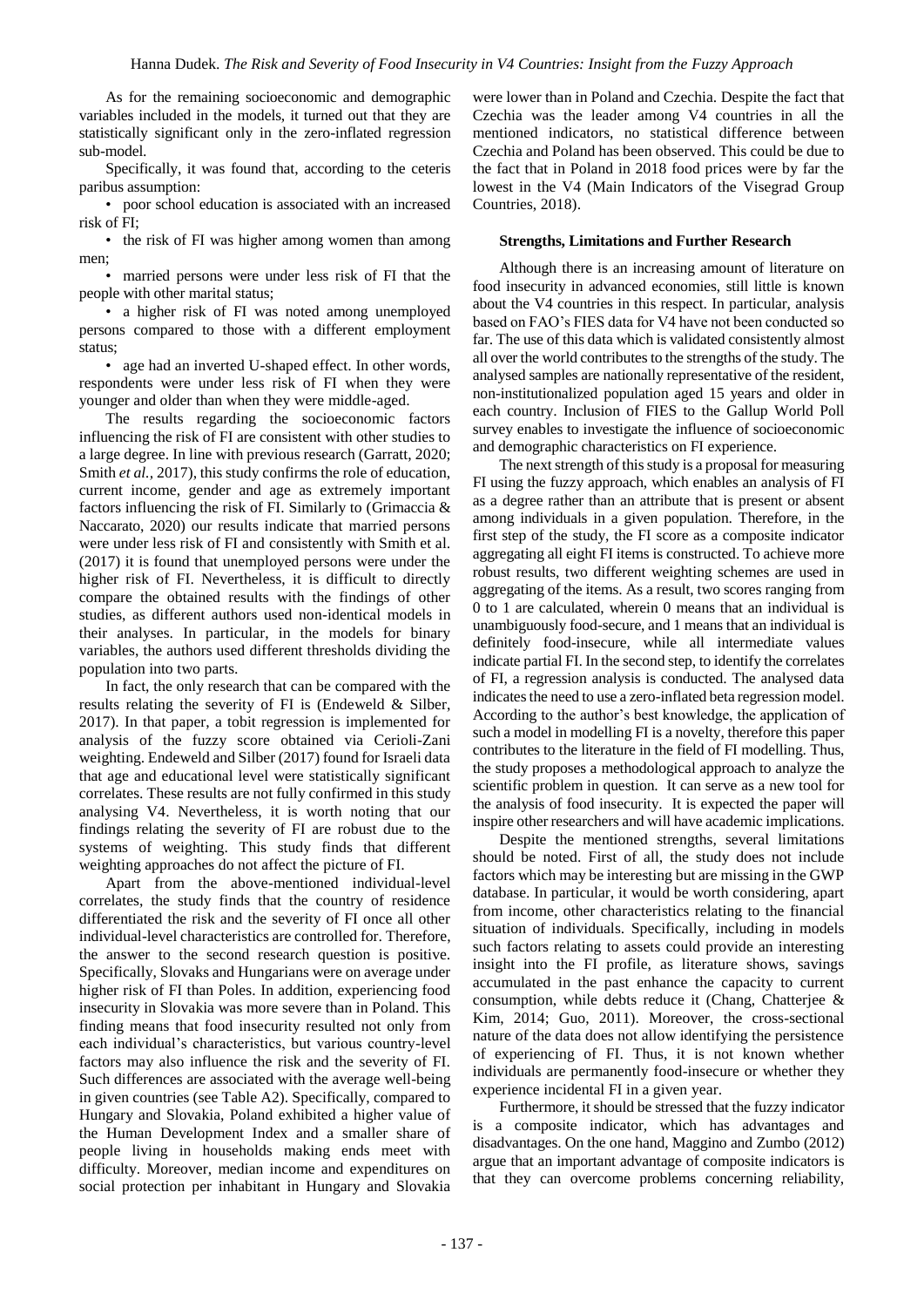precision, accuracy, and validity that are associated with using sub-indicators. Specifically, a latent phenomenon of food insecurity that is not directly observable through one subindicator requires the integration of multiple sub-indicators, each corresponding to a particular aspect of FI. On the other hand, composite indicators tend to be marred by problems ranging from the arbitrariness of weights to loss of information in the aggregation process. Thus, they are prone to become black boxes, which may make it difficult for outsiders to understand calculations, assumptions and meanings (Molle & Mollinga, 2003).

Future research is highly advisable to explore the impact of the COVID-19 pandemic on the risk and the severity of FI. Research in such countries as Jordan (Elsahoryi *et al.,* 2020), Peru (Canari-Casano *et al.,* 2021), Mexico (Gaitan-Rossi *et al.,* 2020), Brazil (Tavares & Betti, 2021) and the US (Wolfson & Leung, 2020) revealed that COVID-19 and national lockdowns have a tangible impact on food security. In addition, the first results for Poland indicate that the pandemic resulted in a reduction on food purchases for financial reasons (Kalinowski & Wyduba, 2020). It is likely that the current period of COVID-19 pandemic may exacerbate individual food insecurity and make the problem of FI worse. Thus, as the Visegrad group has been hit hard by the COVID-19 pandemic, there is a need for the consistent monitoring of food insecurity in these countries.

# **Conclusions**

Food insecurity occurs not only in less-developed countries, but also in countries of the European Union. Specifically, the study finds, that 14 % of the Visegrad Group population was at risk of FI. To measure how deep food insecurity was, the severity of FI is investigated. Therefore, the study goes beyond conventional studies based on a binary split between food insecurity and food security. It adopts a fuzzy approach widely applied in multidimensional poverty research. Moreover, it investigates the risk and the severity of FI by the use of a two-part zero-inflated beta regression model simultaneously estimating both issues. Thus, the study proposes a methodological tool to analyze the complex phenomenon of food insecurity. It can help to understand the mechanisms behind the risk and the intensity of FI.

The study uses the 2018 Gallup World Poll dataset, comprised of nationally representative samples of adult individuals in each of the V4 countries, included the eight questions of the Food Insecurity Experience Scale module, as well information on various socioeconomic and demographic characteristics. The Food Insecurity Experience Scale focuses on food-related behaviours and experiences associated with difficulties in accessing food due to resource constraints.

Empirical analysis reveals interesting facts. First, the risk and the severity of FI are different phenomena, which should be separately modelled by two sub-models. Some characteristics were only statistically significant in the risk sub-model, but not significant in the severity sub-model. It is found that the risk of FI was higher among people with lower income, poorly-educated, women, the unemployed, living in one-person-households, middle-aged, not being married, and those feeling they could not count on friends and family in times of need. However, the set of correlates for the severity of  $FI$  is much less numerous  $-$  it contains individual level characteristics such as income, social capital and the number of adults in a household.

Moreover, pronounced country-specific heterogeneity is observed – Hungary and Slovakia were more under the risk of FI compared to Poland. Exposure to food insecurity was associated with country-level features, such as average wellbeing, social policy, and economic conditions. However, there was no statistical difference in the risk and the severity of FI between Czechia and Poland. This is a somewhat surprising result, because Czechia achieved better results than Poland taking into account most macroeconomic and well-being indicators. However, to some extent, the explanation for this result may be lower food prices in Poland.

The results help to better understand the profile of food insecurity in the V4 countries. They provide guidelines for prioritizing certain policies by identifying vulnerable groups. Knowledge about socioeconomic correlates of FI is essential to formulate responsible policies dedicated to relieving food insecurity. Monitoring FI can be useful to identify and understand this salient aspect of poverty and to recognize population subgroups with particularly severe conditions. This is crucial in the context of achieving the second Sustainable Development Goal established by the United Nations.

# **Acknowledgements**

The author is grateful to Ms. Meghan Miller from the FAO Food Security and Nutrition Statistics Team for her able assistance and kind support in the FIES data acquisition process.

# **Annexes**

| <b>Statistics</b> |       |       | The Cerioli-Zani method |       | The Betti-Verma method |       |       |       |
|-------------------|-------|-------|-------------------------|-------|------------------------|-------|-------|-------|
|                   | CZ    | HU    | PL                      | SК    | CZ                     | HU    | PL    | SК    |
| Mean              | 0.306 | 0.323 | 0.307                   | 0.327 | 0.273                  | 0.274 | 0.261 | 0.305 |
| Std. Error        | 0.024 | 0.021 | 0.021                   | 0.022 | 0.024                  | 0.020 | 0.020 | 0.022 |
| 95% LCI           | 0.259 | 0.282 | 0.266                   | 0.285 | 0.225                  | 0.236 | 0.222 | 0.262 |

**The Mean Severity of Food Insecurity**

95% UCI 0.353 0.363 0.348 0.370 0.320 0.313 0.299 0.349

Table A1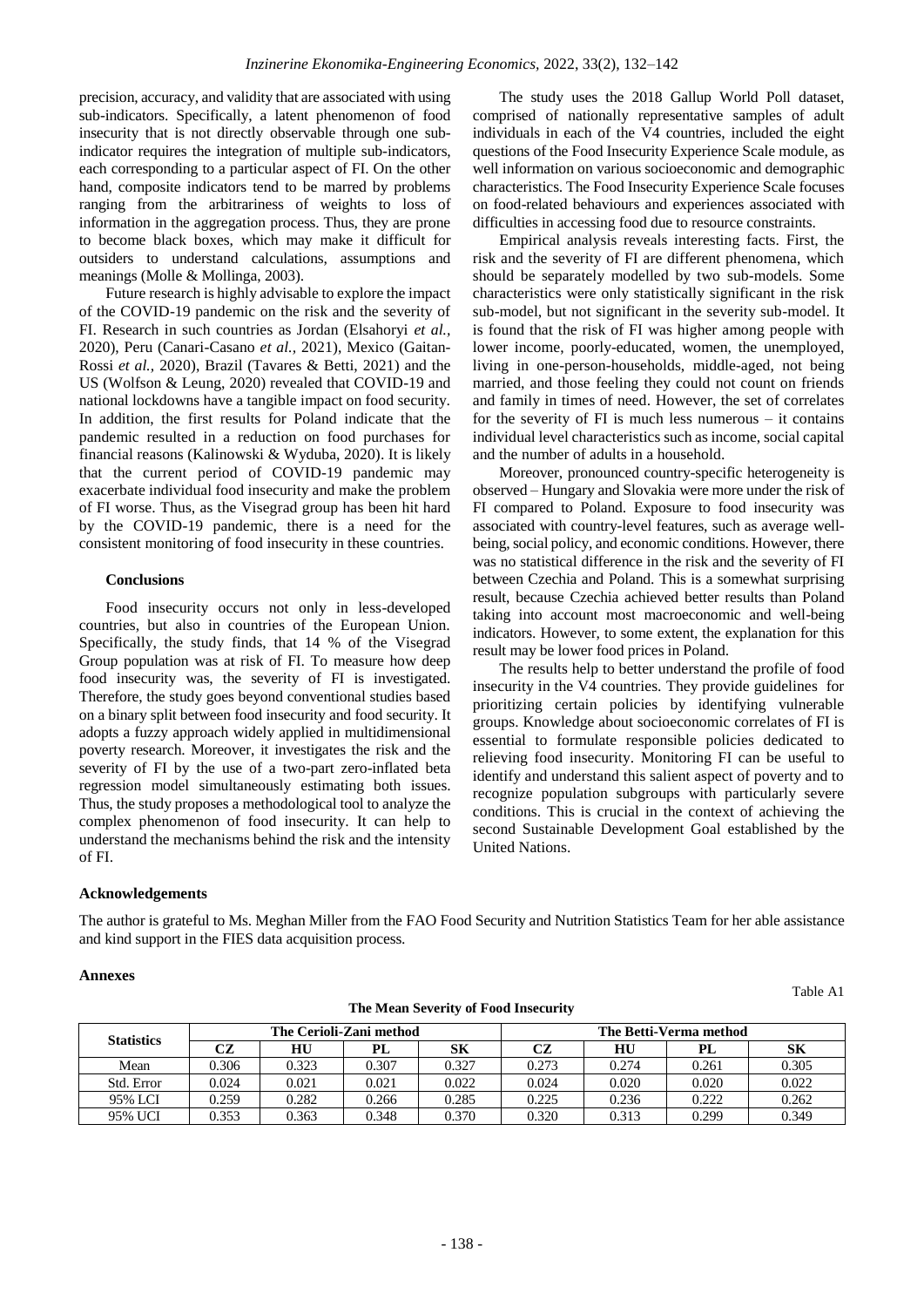Table A2

| Country  | <b>Food prices</b> | <b>Median income</b> | Difficulty to make ends meet | <b>Social protection</b> | HDI   |
|----------|--------------------|----------------------|------------------------------|--------------------------|-------|
| Czechia  | 83.9               | 13,264               |                              | 5.589.38                 | 0.898 |
| Hungary  | 84.5               | 8.634                | 22.6                         | 4.080.41                 | 0.850 |
| Poland   | 69.1               | 11.546               | 13.3                         | 4.732.32                 | 0.877 |
| Slovakia | 93.6               | 9.744                | 7.0                          | 4.132.41                 | 0.858 |

**Values of Selected Country-Level Variables in 2018**

- Food prices food price level indices (EU28=100), source Eurostat database (2021);
- Median income Median equivalised net income (in Purchasing Power Standard (PPS)), source Eurostat database (2021);
- Difficulty to make ends meet percentage of people living in households making ends meet with difficulty, source Eurostat database (2021);
- Expenditure on social protection (in Purchasing power standard (PPS) per inhabitant), source Eurostat database (2021);
- HDI Human Development Index, source Human Development Index database (2021).

#### **References**

- Agovino, M., & Parodi, G. (2014). Identifying the Quality of Work by Fuzzy Sets Theory: A Comparison Between Disabled and Non-disabled Workers. *Social Indicators Research,* 119, 1627–1648[. https://doi.org/10.1007/s11205-013-0568-4](https://doi.org/10.1007/s11205-013-0568-4)
- Agovino, M., Aldieri, L., Garofalo, A., & Vinci, C.P. (2017). Quality and quantity in the innovation process of firms: a statistical approach. *Quality & Quantity*, 51, 1579–1591<https://doi.org/10.1007/s11135-016-0353-y>
- Ahmadi, D., & Melgar-Quinonez, H. (2018). Use of the food insecurity experience scale to assess food security status in Ireland, 2014–17: A cross-sectional analysis. *The Lancet*, 392, 16. [https://doi.org/10.1016/S0140-6736\(18\)32868-X](https://doi.org/10.1016/S0140-6736(18)32868-X)
- Barcena‐Martin, E., Lacomba, B., Moro‐Egido, A.I. & Perez‐Moreno, S. (2014). Country Differences in Material Deprivation in Europe. *Review of Income and Wealth*, 60, 802–820.<https://doi.org/10.1111/roiw.12030>
- Barlow, P., Loopstra, R., Tarasuk, V., & Reeves, A. (2020). Liberal trade policy and food insecurity across the income distribution: an observational analysis in 132 countries, 2014–17. *Lancet Glob Health*, 8(8):e1090-e1097. [https://doi.org/10.1016/S2214-109X\(20\)30263-1](https://doi.org/10.1016/S2214-109X(20)30263-1)
- Ben-Davies, M. E., Kinlaw, A., del Campo, Y. E., Bentley, M, E., & Siega-Riz, A. M. (2014). Risk factors associated with the presence and severity of food insecurity in rural Honduras. *Public Health Nutrition*, 17, 5–13. <http://dx.doi.org/10.1017/S1368980013002048>
- Bernaschi, D. (2020). Food Insecurity in Europe: From the Availability of Food to the Substantive Freedoms in Accessing it. In D. Bernaschi (Ed.), Collective Actions of Solidarity against Food Insecurity. RaumFragen: Stadt – Region – Landschaft (pp. 1-10). Wiesbaden: Springer. https://doi.org/10.1007/978-3-658-31375-3\_1
- Betti, G., & Verma, V. (2008). Fuzzy measures of the incidence of relative poverty and deprivation: a multi-dimensional perspective. *Statistical Methods and Applications*, 17(2), 225–250. https://doi.org/10.1007/s10260-007-0062-8
- Betti, G., D'Agostino, A., & Neri, L. (2011). Educational mismatch of graduates: a multidimensional and fuzzy indicator. *Social Indicators Research*, 103(3), 465–480.<https://doi.org/10.1007/s11205-010-9712-6>
- Betti G., Calik G., & Karakas M. (2013). Multidimensional and Fuzzy Measures of Poverty and Inequality in Turkey at National and Regional Level. In V. Berenger, F. Bresson (Ed.), Poverty and Social Exclusion around the Mediterranean Sea. Economic Studies in Inequality, Social Exclusion and Well-Being, vol 9., (p. 89-108). Boston, MA: Springer. [https://doi.org/10.1007/978-1-4614-5263-8\\_4](https://doi.org/10.1007/978-1-4614-5263-8_4)
- Betti, G., Gagliardi, F., Lemmi, A., & Verma, V. (2015). Comparative measures of multidimensional deprivation in the European Union. *Empirical Economics*, 49, 1071–1100. https://doi.org/10.1007/s00181-014-0904-9
- Betti, G., Soldi, R., & Talev, I. (2016). Fuzzy multidimensional indicators of quality of life: The empirical case of Macedonia. *Social Indicators Research*, 127(1), 39–53.<https://doi.org/10.1007/s11205-015-0965-y>
- Betti, G. (2016). Fuzzy Measures of Quality of Life: a Multidimensional and Comparative Approach. *[International Journal](https://www.worldscientific.com/worldscinet/ijufks)  [of Uncertainty, Fuzziness and Knowledge-Based Systems](https://www.worldscientific.com/worldscinet/ijufks)*, 24, 25–37.<https://doi.org/10.1142/S021848851640002X>
- Betti, G. (2017). Fuzzy measures of quality of life in Germany: a multidimensional and comparative approach. *Quality & Quantity*, 51, 23–34.<https://doi.org/10.1007/s11135-015-0291-0>
- Bettio, F., Ticci, E., & Betti, G. (2020). A Fuzzy Index and Severity Scale to Measure Violence Against Women. *Social Indicators Research*, 148, 225–249[. https://doi.org/10.1007/s11205-019-02197-7](https://doi.org/10.1007/s11205-019-02197-7)
- Bialek, J., & Roszko-Wojtowicz, E. (2021). Dynamics of price level changes in the Visegrad group: comparative study. *Quality & Quantity,* 55**,** 357–384. https://doi.org/10.1007/s11135-020-01021-6
- Bieszk-Stolorz, B., & Dmytrow, K. (2020). Influence of Accession of the Visegrad Group Countries to the EU on the Situation in Their Labour Markets. *Sustainability*, *12*(16), 6694. https://doi.org/10.3390/su12166694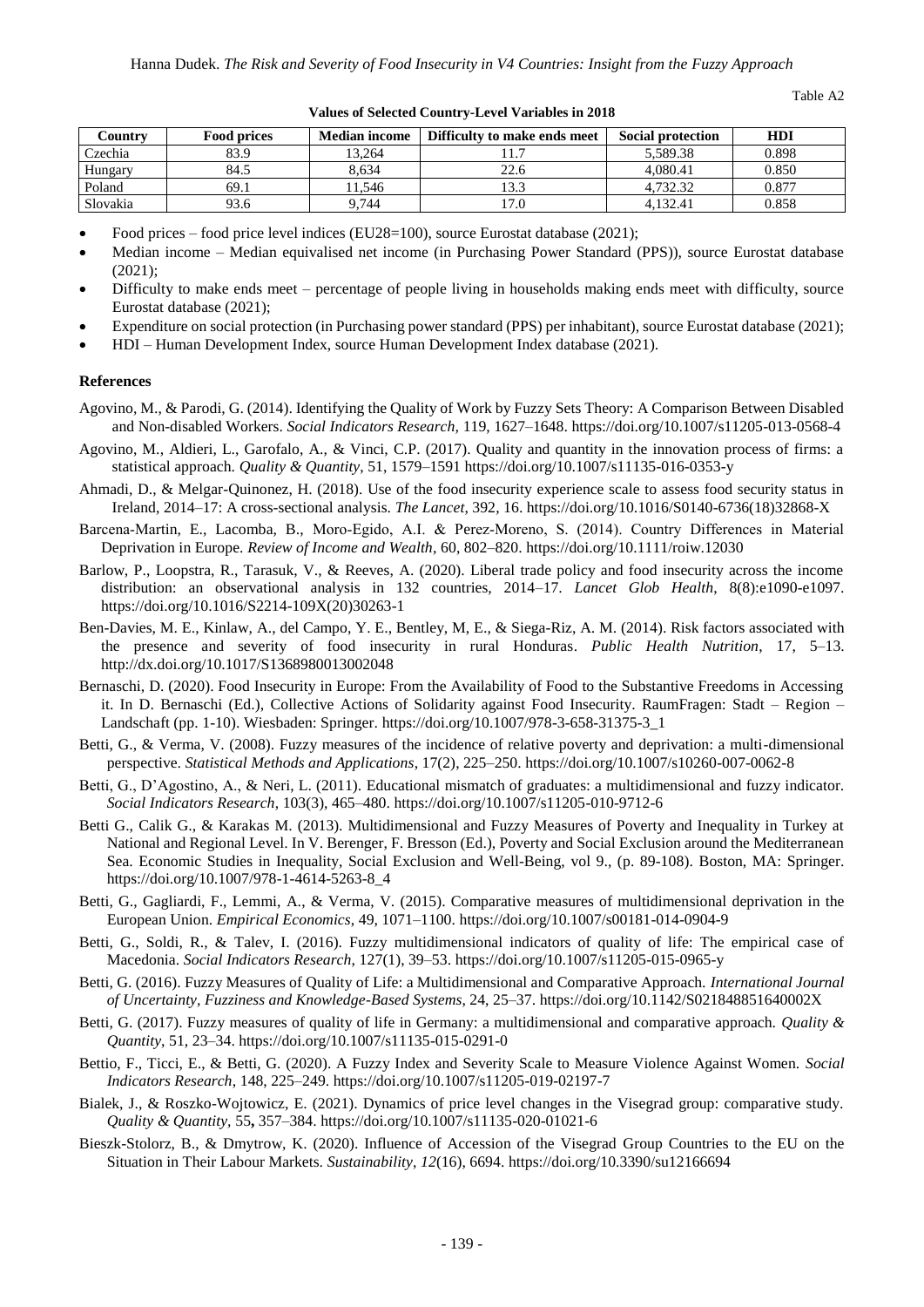- Borch, A., & Kjærnes, U. (2016). The Prevalence and Risk of Food Insecurity in the Nordic Region: Preliminary Results. *Journal of Consumer Policy,* 39, 261–274.<https://doi.org/10.1007/s10603-016-9316-x>
- Broussard, N. H. (2019). What explains gender differences in food insecurity. *Food Policy*, 83, 180–194. <https://doi.org/10.1016/j.foodpol.2019.01.003>
- Buis, M. (2010). ZOIB: Stata module to fit a zero-one inflated beta distribution by maximum likelihood. *Statistical Software Components*, S457156, Boston College Department of Economics.<https://ideas.repec.org/c/boc/bocode/s457156.html>
- Cafiero, C., Viviani, S., & Nord, M. (2018). Food security measurement in a global context: the food insecurity experience scale. *Measurement, 116*, 146–152[. https://doi.org/10.1016/j.measurement.2017.10.065](https://doi.org/10.1016/j.measurement.2017.10.065)
- Canari-Casano, J. L., Elorreaga, O. A., Cochachin-Henostroza, O., Huaman-Gil, S., Dolores-Maldonado, G., Aquino-Ramirez, A., Giribaldi-Sierralta, J. P., Aparco, J. P., Antiporta, D. A., & Penny, M. (2021). Social predictors of food insecurity during the stay-at-home order due to the COVID-19 pandemic in Peru. Results from a cross-sectional webbased survey. *medRxiv: the preprint server for health sciences*, 2021.02.06.21251221. <https://doi.org/10.1101/> 2021.02.06.21251221
- Cerioli, A., & Zani, S. (1990). A Fuzzy approach to the measurement of poverty. In C. Dagum, M. Zenga (Ed.) Income and Wealth Distribution, Inequality and Poverty, Studies in Contemporary Economics, (pp. 272–284). Berlin: Springer Verlag. https://doi.org/10.1007/978-3-642-84250-4\_18
- Chang, Y., Chatterjee, S., & Kim, J. (2014). Household finance and food insecurity. *Journal of Family and Economics Issues*, 35(4), 499-515. https://doi.org/10.1007/s10834-013-9382-z
- Cheli, B., & Lemmi, A. (1995). A 'totally' fuzzy and relative approach to the multidimensional analysis of poverty. *Economic Notes*, 24(1), 115–134.
- Chrzanowska, M., Landmesser, J., & Zielinska-Sitkiewicz, M. (2018). Quality of life in the Visegrad group countries a multidimensional approach. In M. Reiff, P. Gežik (Ed.), Quantitative Methods in Economics. Multiple Criteria Decision Making XIX : proceedings of the International Scientific Conference (pp. 41–49). Bratislava: Letra Edu.
- Desai, M., & Shah, A. (1988). An econometric approach to the measurement of poverty. *Oxford Economic Papers*, 40(3), 505–522.<https://doi.org/10.1093/oxfordjournals.oep.a041868>
- Dudek, H., & Chrzanowska, M. (2018). Subjective Equivalence Scales for the Visegrad Group Countries Based on Minimum Income Question. In M. Reiff, P. Gežik (Ed.), Quantitative Methods in Economics. Multiple Criteria Decision Making XIX : proceedings of the International Scientific Conference (pp. 65-71). Bratislava: Letra Edu.
- Dudek, H. (2019). Households' food insecurity in the V4 countries: microeconometric analysis. *Amfiteatru Economic*, 21, 377–392. DOI: 10.24818/EA/2019/51/377
- Dudek, H., & Myszkowska-Ryciak, J. (2020). The prevalence and socio-demographic correlates of food insecurity in Poland. *International Journal of Environmental Research and Public Health*, 17, 6221.<https://doi.org/10.3390/ijerph17176221>
- Dudek, H., & Szczesny, W. (2021). Multi-Dimensional Material Deprivation in the Visegrad Group: Zero-Inflated Beta Regression Modelling, in G. Betti, A. Lemmi (Ed.), Analysis of Socio-Economic Conditions: Insights from a Fuzzy Multidimensional Approach (pp. 151–165). London and New York: Routledge. https://doi.org/10.4324/9781003053712-10
- Ebadi-Vanestanagh, M., Azizi-Lalabadi, M., Jahangiry, L., & Alizadeh, M. (2019). Challenges of Food Insecurity Indicators, Diet Quality and Weight Outcomes in Women: A Cross-Sectional Study. *Preventive nutrition and food science*, 24(4), 393–399. https://doi.org/10.3746/pnf.2019.24.4.393
- Elsahoryi, N., Al-Sayyed, H., Odeh, M., McGrattan, A., & Hammad, F. (2020). Effect of Covid-19 on food security: A cross-sectional survey. *Clinical nutrition ESPEN*, *40*, 171–178. https://doi.org/10.1016/j.clnesp.2020.09.026
- Endeweld, M., & Silber, J. (2017). On Food Security in Israel, Z.-Y. Zhou, G. Wan (Ed.), Food. Insecurity in Asia. Why Institutions Matter (pp.192–256). Tokyo: Asian Development Bank Institute
- Eurostat database (2021). https://ec.europa.eu/eurostat/data/database (Accessed 25 March, 2021).
- FAO (2003). *Food security: concepts and measurement*, http://www.fao.org/3/y4671e/y4671e06.htm (Accessed 16 February, 2021).
- FAO (2008). *An Introduction to the Basic Concepts of Food Security*. United Nations Food and Agriculture Organization: Rome, Italy.
- FAO (2020). *Voices of the Hungry*[. http://www.fao.org/in-action/voices-of-the-hungry/faq/en/](http://www.fao.org/in-action/voices-of-the-hungry/faq/en/) (Accessed 6 February, 2021).
- Ferrari, S. L. P., & Cribari-Neto, F. (2004). Beta regression for modelling rates and proportions. *Journal of Applied Statistics*, 31(7), 799–815.<https://doi.org/10.1080/0266476042000214501>
- Gaitan-Rossi, P., Vilar-Compte, M., Teruel, G., & Perez-Escamilla, R. (2021). Food insecurity measurement and prevalence estimates during the COVID-19 pandemic in a repeated cross-sectional survey in Mexico. *Public health nutrition*, 24(3), 412–421. https://doi.org/10.1017/S1368980020004000
- Garcia-German, S., Bardaji, I., & Garrido, A. (2018). Do increasing prices affect food deprivation in the European Union?. *Spanish Journal of Agricultural Research*, 16(1), 1–14. <https://doi.org/10.5424/sjar/2018161-11254>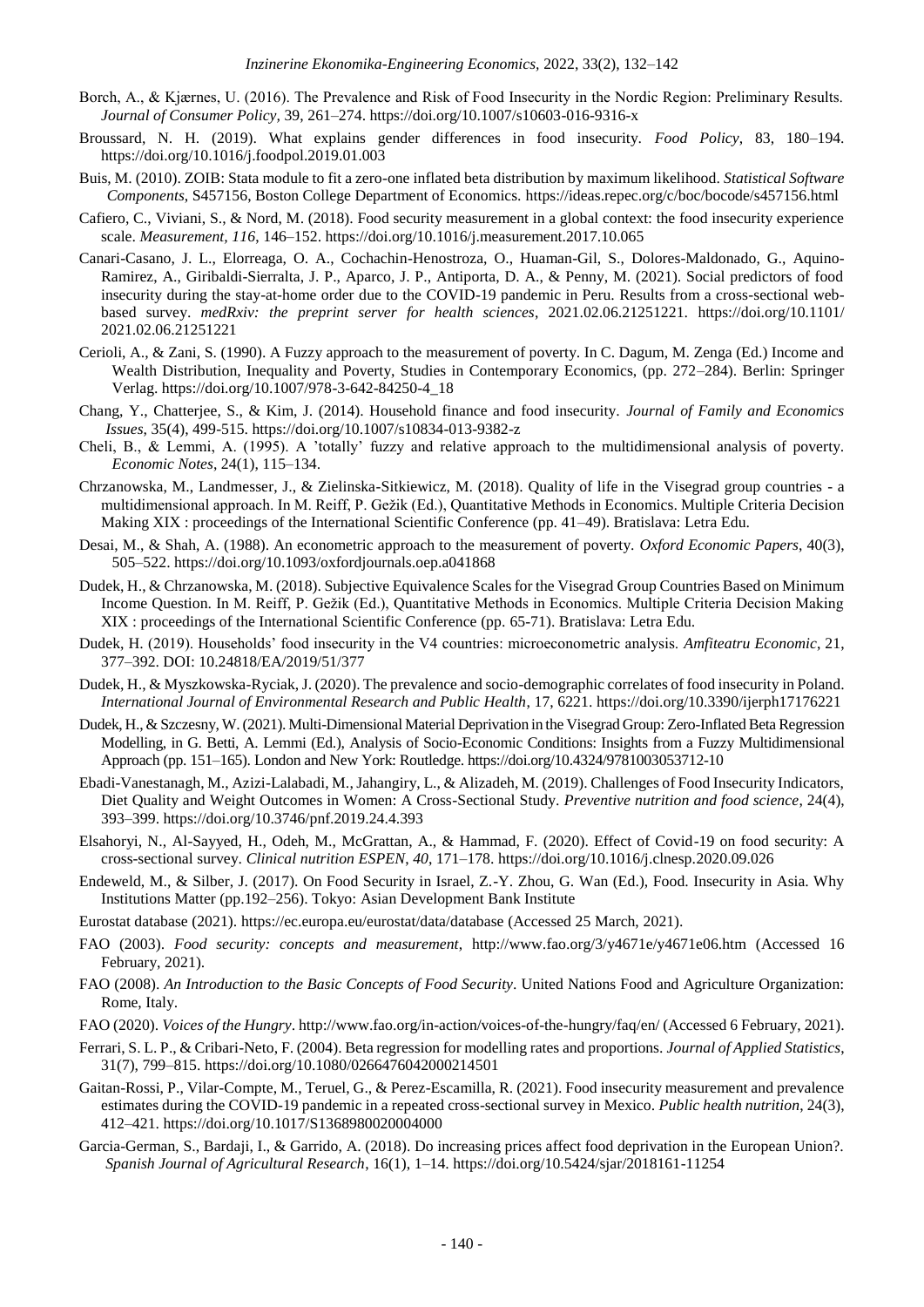- Garratt, E. (2020). Food insecurity in Europe: Who is at risk, and how successful are social benefits in protecting against food insecurity? *Journal of Social Policy, 49*(4), 785–809. https://doi.org/10.1017/s0047279419000746
- Grimaccia, E., & Naccarato, A. (2019). Food insecurity individual experience: a comparison of economic and social characteristics of the most vulnerable groups in the world. *Social Indicators Research*, 143, 391–410. <https://doi.org/10.1007/s11205-018-1975-3>
- Grimaccia, E., & Naccarato, A. (2020). Food Insecurity in Europe: A Gender Perspective. *Social indicators research*, 1–19. Advance online publication.<https://doi.org/10.1007/s11205-020-02387-8>
- Guo, B. (2011). Household assets and food security: evidence from the survey of program dynamics. *Journal of Family and Economic Issues*, 32(1), 98–110. https://doi.org/10.1007/s10834-010-9194-3
- Gundersen, C. G., & Garasky, S. B. (2012). Financial management skills are associated with food insecurity in a sample of households with children in the United States. *Journal of Nutrition*, 142(10), 1865–1870. [https://doi.org/10.39](https://doi.org/10.39%2045/jn.112.162214)  [45/jn.112.162214](https://doi.org/10.39%2045/jn.112.162214)
- Hart, T. G. (2009). Exploring definitions of food insecurity and vulnerability: time to refocus assessments. *Agrekon,48*(4), 362–383.<https://doi.org/10.1080/03031853.2009.9523832>
- Hildebrand, V. A., Pi Alperin, M. N., & Van Kerm, P. (2017). Measuring and accounting for the deprivation gap of Portuguese immigrants in Luxembourg. *Review of Income Wealth*, 63(2), 288–309[. https://doi.org/10.1111/roiw.12210](https://doi.org/10.1111/roiw.12210)
- Hossain, M. B., Long, M. A., & Stretesky, P. B. (2021). Welfare State Spending, Income Inequality and Food Insecurity in Affluent Nations: A Cross-National Examination of OECD Countries. *Sustainability*, *13*, 324. [https://doi.org/10.33](https://doi.org/10.33%2090/su13010324)  [90/su13010324](https://doi.org/10.33%2090/su13010324)
- Human Development Index (2021).<http://hdr.undp.org/en/data> (Accessed 25 March, 2021).
- Interlenghi, G., & Salles-Costa, R. (2015). Inverse association between social support and household food insecurity in a metropolitan area of Rio de Janeiro, Brazil. *Public Health Nutrition, 18*(16), 2925–2933. doi:10.1017/S136 8980014001906
- Jankiewicz, M., & Pietrzak, M. B. (2020). Assesment of Trends in the Share of Expenditure on Services and Food in the Visegrad Group Member States. *International Journal of Business and Society*, 21(2), 977–996.<https://doi.org/10.33> 736/ijbs.3306.2020
- Kalinowski, S.& Wyduba, W. (2020). Moja sytuacja w okresie koronawirusa. Raport koncowy, Warszawa: Wydawnictwo IRWiR PAN. https://doi.org/10.53098/9788389900609
- Koisova, E., Grmanova, E., Skrovankova, K., & Kostrova, J. (2019). Competitiveness of regions in the visegrad group countries. *Inzinerine Ekonomika–Engineering Economics*, 30(2), 203–210.<https://doi.org/10.5755/j01.ee.28.5.18204>
- Kwarcinski, T., & Ulman, P. (2020). Quality of life paradox. Well-being ranking of the selected European countries based on hybrid well-being approach. *Economics and Sociology*, 13(2), 160–180. [http://dx.doi.org/10.14254/2071-](http://dx.doi.org/10.14254/2071-789X.2020/13-2/12) [789X.2020/13-2/12](http://dx.doi.org/10.14254/2071-789X.2020/13-2/12)
- Loopstra, R. (2020). An overview of food insecurity in Europe and what works and what doesn't work to tackle food insecurity, *European Journal of Public Health*, 30 (5), ckaa165.521,<https://doi.org/10.1093/eurpub/ckaa165.521>
- Loopstra R., Reeves A., & Stuckler D. (2015). Rising food insecurity in Europe. Lancet. 23; 385(9982):2041. [https://doi.org/10.1016/S0140-6736\(15\)60983-7](https://doi.org/10.1016/S0140-6736(15)60983-7)
- Magana-Lemus, D., Ishdorj, A., Rosson, P. III. & Lara-Alvarez, J., (2016). Determinants of household food insecurity in Mexico. *Agricultural and Food Economics*, 4(10), 1-20[. https://doi.org/10.1186/s40100-016-0054-9](https://doi.org/10.1186/s40100-016-0054-9)
- Maggino, F., & Zumbo, B. D. (2012). Measuring the Quality of Life and the Construction of Social Indicators. In K. C. Land, A. C. Michalos, M. J. Sirgy (Ed.), Handbook of Social Indicators and Quality of Life Research (pp. 201–238): Springer Netherlands. [http://dx.doi.org/10.1007/978-94-007-2421-1\\_10](http://dx.doi.org/10.1007/978-94-007-2421-1_10)
- *Main Indicators of the Visegrad Group Countries*, (2018). [https://www.ksh.hu/docs/eng/xftp/idoszaki/ev4\\_fobbadatok.pdf](https://www.ksh.hu/docs/eng/xftp/idoszaki/ev4_fobbadatok.pdf) (Accessed 25 March, 2021).
- Masserini, L., Bini, M., & Pratesi, M. (2017). Effectiveness of non-selective evaluation test scores for predicting first-year performance in university career: a zero-inflated beta regression approach. *Quality & Quantity*, 51(2), 693–708. <https://doi.org/10.1007/s11135-016-0433-z>
- Molle, F., & Mollinga, P. (2003). Water poverty indicators: Conceptual problems and policy issues. *Water Policy*, 5, 529– 544.<https://doi.org/10.2166/wp.2003.0034>
- Na, M., Miller, M., Ballard, T., Mitchell, D., Hung, Y., & Melgar-Quinonez, H. (2019). Does social support modify the relationship between food insecurity and poor mental health? Evidence from thirty-nine sub-Saharan African countries. *Public Health Nutrition*, 22(5), 874–881.<https://doi.org/10.1017/S136898001800277X>
- Neter, J. E., Dijkstra, S. C., Visser, M., & Brouwer, I. A. (2014). Food insecurity among Dutch food bank recipients: a crosssectional study. *BMJ Open*, 4(5):e004657–e004657.<https://doi:10.1136/bmjopen-2013-004657>
- Nosratabadi, S., Khazami, N., Abdallah, M. B., Lackner, Z., S. Band, S., Mosavi, A., & Mako, C. (2020). Social Capital Contributions to Food Security: A Comprehensive Literature Review. *Foods*, 9(11), 1650. doi:10.3390/foods9111650